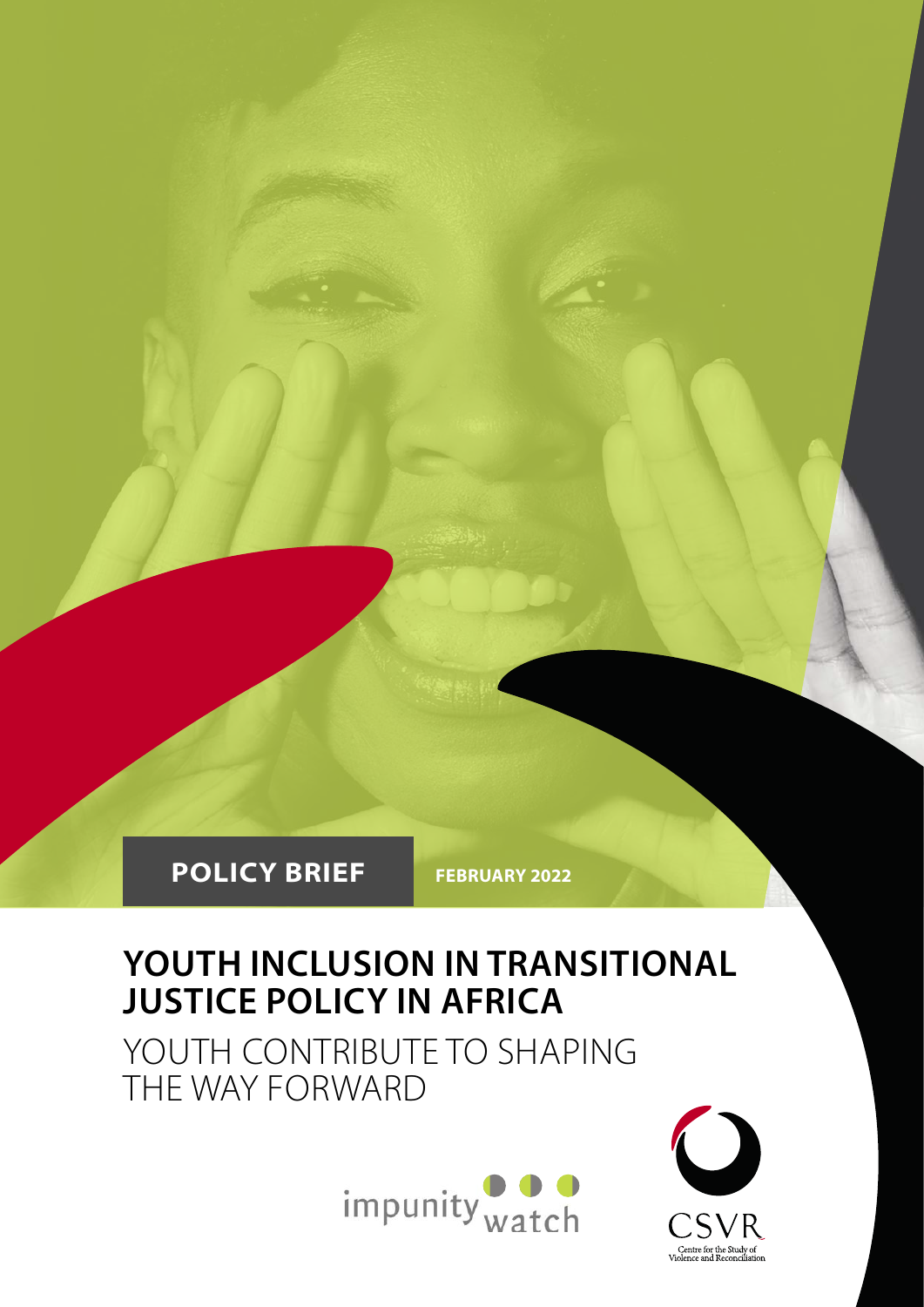# **Summary**

Including youth in the design and implementation of transitional justice (TJ) is now being recognised as a key priority that has been long neglected. Such inclusion and participation would strengthen the value of transitional justice initiatives for society and make them more responsive to youth priorities and perspectives. This policy brief draws on the voices of youth in four African countries to guide the debate about how youth can be involved in transitional justice policy development and provide recommendations on taking this forward.

# **Introduction**

Youth inclusion has emerged as a key consideration in the development of transitional justice policies and interventions. This comes as part of a growing recognition of the need to focus on youth development in ways that respect their rights and incorporate their agency. The field of transitional justice has traditionally not been very effective in engaging youth in its various initiatives, and has been slow to take up the opportunities offered through including youth as key stakeholders in these processes. The conventional views on youth involvement in TJ has been limited by the tropes of child soldiers, vulnerable children and other paternalistic perspectives that prioritise conventional wisdom or technical expertise over views from below.

Framing a clearer understanding of the place of youth in transitional justice policy discussions has been hampered by a confusion about the meaning of this concept of youth, its relation to childhood and adulthood, and its political significance in contexts of conflict. The concept of youth is indeed multifaceted. Firstly, it can be understood purely in terms of biological age, where the African Union's African Youth Charter recognises young people as any person aged between 15 and 35. The contextual and socially constructed nature of the concept is however crucial for making sense of its relation to TJ, where youth is recognised as a period of transition between childhood and adulthood. This period includes many social, cultural, economic and other rites of passage, which symbolically mark a person's transition from childhood to adulthood. Whilst these rites of passage or markers vary across contexts,

they may include employment, financial independence, marriage, parenthood or moving out of the parental home. These are all processes, norms and roles that are severely disrupted by large-scale social conflict.

Conflict, industrialisation, and colonial and postcolonial forces have contributed to social, political, and economic environments where it is increasingly difficult for young people to meet these markers and thereby symbolically transition from childhood to adulthood. These and other factors have essentially morphed youth from a period of transition to that of waithood, where a growing percentage of youth are delayed or may never reach the symbolic markers associated with adulthood. At the same time, conflict processes may escalate the transition to adulthood in a highly disruptive fashion by placing children and young people in positions of combatants, heads of households, breadwinners or parents due to rape or other conflict-related circumstances.

This situation means that many youth are blocked from reaching their aspirations or social expectations, or pushed into roles that they have not chosen and for which they are not prepared. Given the youthfulness of many African countries (which contains 19 of the 20 youngest populations in the world), these challenges undermine young people's innate potential and ability to contribute to various aspects of local and national development. These experiences also greatly undermine youth mental health and overall well-being.

### A growing percentage of youth are delayed or may never reach the symbolic markers associated with adulthood

Youth experience these challenges in a context of political and social turmoil. Many have seen their countries descend into conflict and economic distress, presenting them with little hope for their countries or their own personal development. Political leadership in these situations has given scant attention to the views of youth. Even in the context of social reconstruction, young people have often remained marginalised from spaces where these developments are determined. Transitional justice has only recently begun to correct this approach and explore more creative and empowering strategies for youth engagement.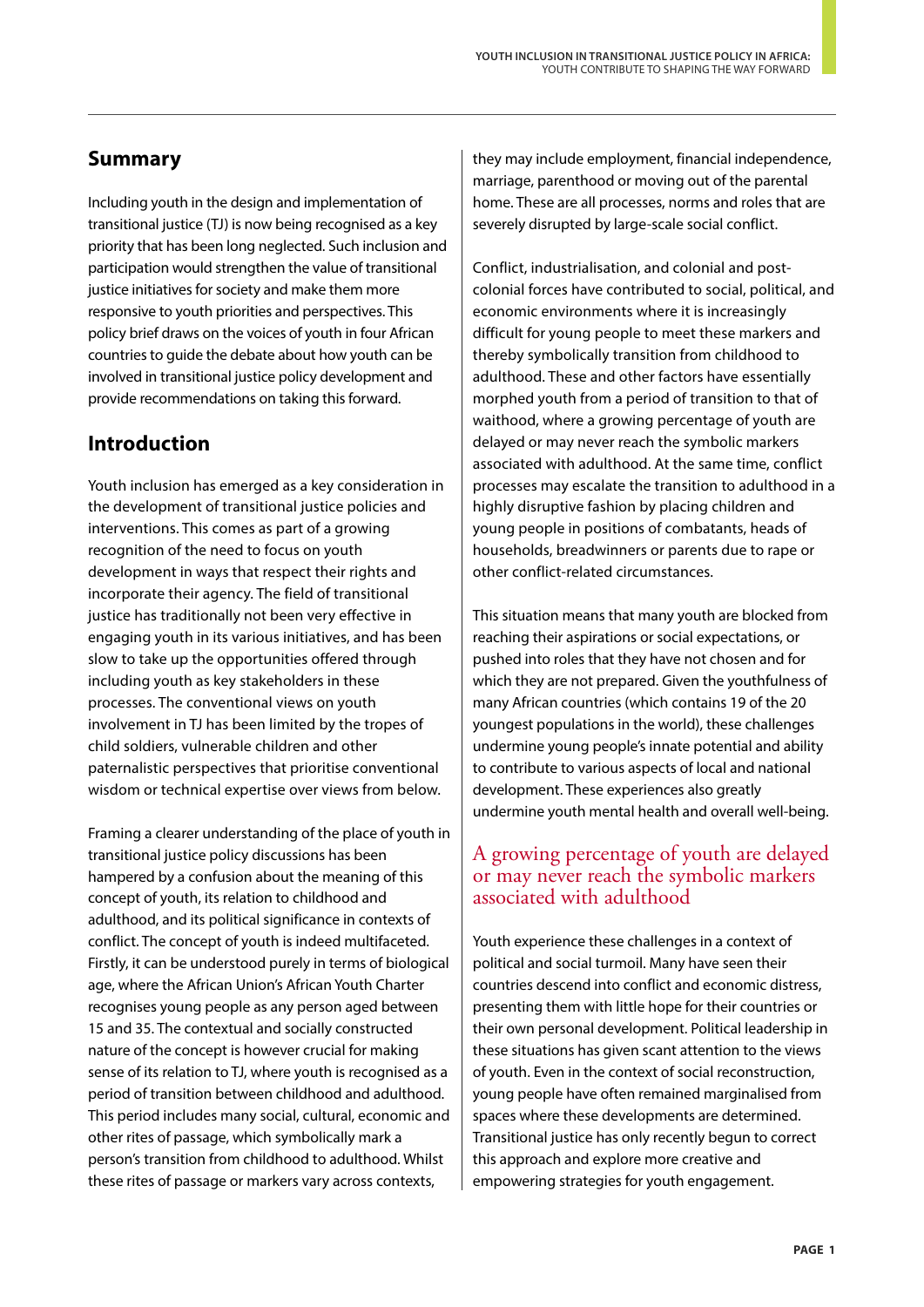# **Youth and Transitional Justice in Africa**

Youth have been key role-players in both conflict and peace processes. In conflict contexts they have been key agents as well as victims of violence. While many processes have conventionally objectified them as important actors who need to be controlled and influenced, recent approaches have shifted towards recognising them as stakeholders who need to be engaged and included. Acknowledging the importance of their role in ensuring legitimacy and contributing new insights, scholarship and policy debates have recently recognised various avenues for ensuring greater inclusion of youth in peace processes.

### Youth have been key role-players in both conflict and peace processes

This recognition of the importance of youth inclusion can be seen in three recent United Nations Security Council resolutions, namely Resolutions 2250 of 2015, 2419 of 2018, and 2535 of 2020. This shift is also evident in the African Union's (AU) approach to peace processes and transitional justice. In 2019, a Continental Framework on Youth, Peace and Security was adopted with the objective of facilitating 'the meaningful engagement and participation of African youth in all spectrums of peace and security at national, regional and continental levels.<sup>1</sup> This framework is given substance by various engagement and dialogue initiatives.<sup>2</sup>

While various policies adopted by the United Nations, European Union and other international institutions have included strong commitments to inclusion as a key principle of transitional justice, the AU has taken this a step further. Its policy explicitly includes a focus on youth as a key constituency for inclusion. It also includes, within its nine foundational principles, commitments to

'inclusiveness, equity and non-discrimination' and 'due regard to the gender and generational dimensions of violations and transitional processes.<sup>3</sup>

### Most transitional justice processes have proceeded with minimal consultation with youth and often fail to draw on them as active participants

While these principled commitments are to be welcomed, their implementation in practice at national level still leaves much to be desired. Most transitional justice processes have proceeded with minimal consultation with youth and often fail to draw on them as active participants. The lack of youth participation appears to be a problem in how transitional justice has been framed in relation to youth priorities and a failure of national policy-making processes more generally to include youth.

# **Perspectives on Youth and Transitional Justice**

Although the importance of youth inclusion has been formally recognised as a key principle in developing appropriate and responsive TJ processes, what this means in practice remains unclear. How can youth be included in such policy processes? What are the obstacles to their involvement? And what would a more youth-responsive transitional justice agenda look like? To address these questions, Impunity Watch and CSVR partnered on a research and dialogue project that aims to bridge the gap between communities and continental policy-makers.

The project focused on three core issues of transitional justice policy-making: (1) the participation of African youth, especially young women, in policy-making, (2) gender and masculinities, and (3) mental health and psycho-social support (MHPSS). The research seeks to shift the focus from policy expert inputs to engaging

<sup>1</sup> African Union (2020), 'Continental Framework for Youth, Peace and Security', https://au.int/sites/default/files/ documents/39150-doc-

<sup>2</sup> For more details see Maryline Njoroge (2021), 'Youth Engagement in Peace Processes in Africa', *Conflict Trends*, 2021(1), https://hdl.handle.net/10520/ejc-accordc-v2021-n1-a6. These initiatives include the Youth for Peace (Y4P) Africa programme of the Peace and Security Department, African Youth Ambassadors for Peace, and the Office of the AU Special Envoy on Youth.

<sup>3</sup> *African Union Transitional Justice Policy* (2019), p. 4, <https://au.int/en/documents/20190425/transitional-justice-policy>. The AUTJP mentions the term youth 29 times.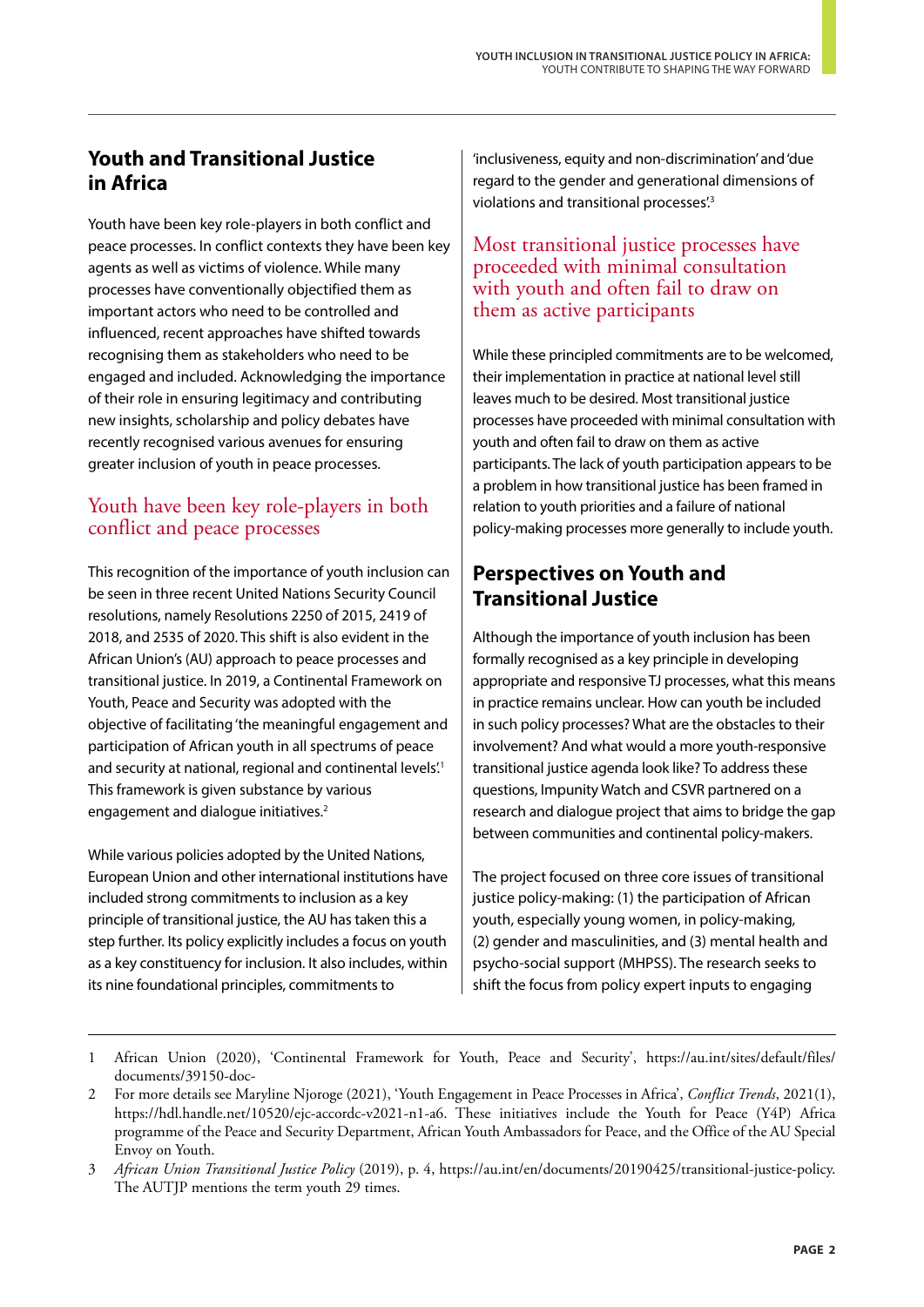the views of youth and youth activists and understanding their experiences and perspectives.

This policy brief focuses on the first core issue and shares the results of focus group discussions (FGDs) and individual interviews held with youth and key informants in four countries: Burundi, the Democratic Republic of Congo (DRC), South Sudan and Mali. A total of 132 youth participated in FGDs and key informant interviews between October and December 2021. This included a relatively equal distribution of youth voices from the four countries. Of the 132 youth, 68% identified as female and 32% identified as male. Whilst young people of all ages were included in the discussions, 35% of the youth were between the ages of 18 and 24, 41% between the ages of 25 and 30, and 24% between the ages of 31 and 35.

#### The research seeks to shift the focus from policy expert inputs to engaging the views of youth and youth activists and understanding their experiences and perspectives

The young people who participated in the discussions were also diverse in terms of their locations, educational outcomes and levels of civic engagement. This included youth from both rural and urban areas, youth from areas greatly affected by conflict, as well as youth with varying exposure to concepts such as governance and transitional justice.

The questions included in the FGD and interview schedule focused on participants' understanding of the concepts of policy, participation and TJ; perceptions of participation in national policy-making; awareness of the AUTJP, as well as perceptions of youth participation in TJ policy-making in their respective countries. The results shared in this brief represent an integrated presentation of the key themes that emerged from these discussion points.

This policy brief serves as a complement to another CSVR policy brief on Youth and Transitional Justice authored by Usani Odum,<sup>4</sup> which focuses on the policy dimensions and continental dynamics of youth engagement in conflict and peace processes.

# **Views on Policy and Participation in Policy-making**

Youth in our study recognised policies as documents that outline strategies, guidelines or instructions on how certain matter should happen. Policy was mostly viewed as an exclusionary, top-down process developed by government or members of parliament. To a lesser extent, policy was also noted as taking place in various institutions at different levels – local through to national. This included recognising that policies were developed in businesses, schools, NGOs and the home (even though these may not be written policies).

*Policy is a set of strategies put in place; it is a set of rules put in place by a house as a procedure.* (FGD, DRC)

*Policies are made in parliament, in government, in different ministries and divisions, at the legislative level, in NGO boards, in the coordination of a civil society.*

(FGD, DRC)

*Where we live, everywhere there is policy. For example, in school, there is policy which guides the students and the lecturers or the teachers. So by this, I can say policies can also be made at school even in work places, like in NGOs, the admin and the human resource can make policy for the company or for the NGO.* (FGD, South Sudan)

Although government departments or officials were generally viewed as being responsible for policy implementation, participants also recognised that policies were diverse and generally stipulated who was responsible for implementing the points mentioned therein.

*There are actually so many policies. For example, finance policies should be implemented by finance people and there are set regulations to do with finance systems. You have procurement policies. All [of these policies] are implemented* 

<sup>4</sup> U Odum, U. (in press). *Harnessing Africa's Demographic Dividends for Youth Participation and Engagement in Transitional Justice Processes (Policy Brief)*. Johannesburg: Centre for the Study of Violence and Reconciliation.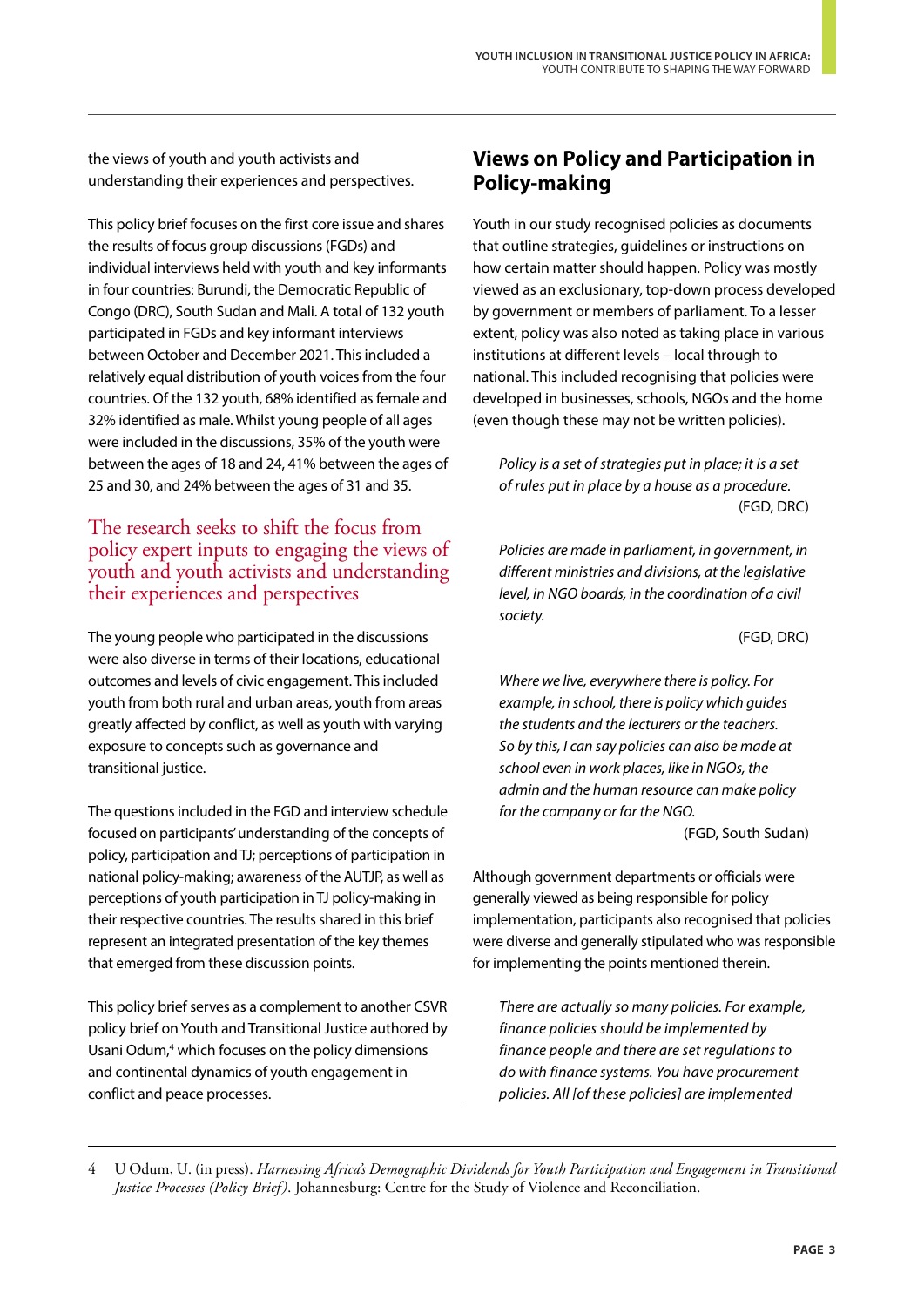*by various sections within the institutions, either organisation or government.*

(FGD, South Sudan)

Participation was understood as the different ways that people could be involved in their communities or involved in aspects of local, regional and national development and governance. The two most recognised forms of participation included community institutions, such as involvement with community- or faith-based organisations, as well as participation in public gatherings such as community meetings or public consultations.

*To participate is to be involved in something or to find oneself in something. It's when the people in a process provide perspectives*

(FGD, DRC)

The results highlighted competing narratives or discourses around youth and public participation more

broadly. On the one hand, some responses reinforced the image of youth and communities as choosing not to participate. Herein, youth are viewed as uninvolved, lazy and dependent, where they simply hang around waiting for government handouts.

*Young people think it is high time that they themselves stood up and show that they want to participate since now most young people only like easy money.*

(FGD, Mali)

On the other hand, the reality is that participation in local and national decision-making processes is often quite exclusionary and complicated. Responses reinforced other research findings that highlight how lower levels of youth and community participation in decision-making processes may stem from their disillusionment with the exclusionary or tokenistic nature of these processes or spaces.<sup>5</sup> Youth may attempt

5 See, for example, CSVR's 2011 report entitled *The Smoke that Calls: Insurgent Citizenship, Collective Violence and the Struggle for a Place in the New South Africa.* <https://www.csvr.org.za/docs/thesmokethatcalls.pdf>

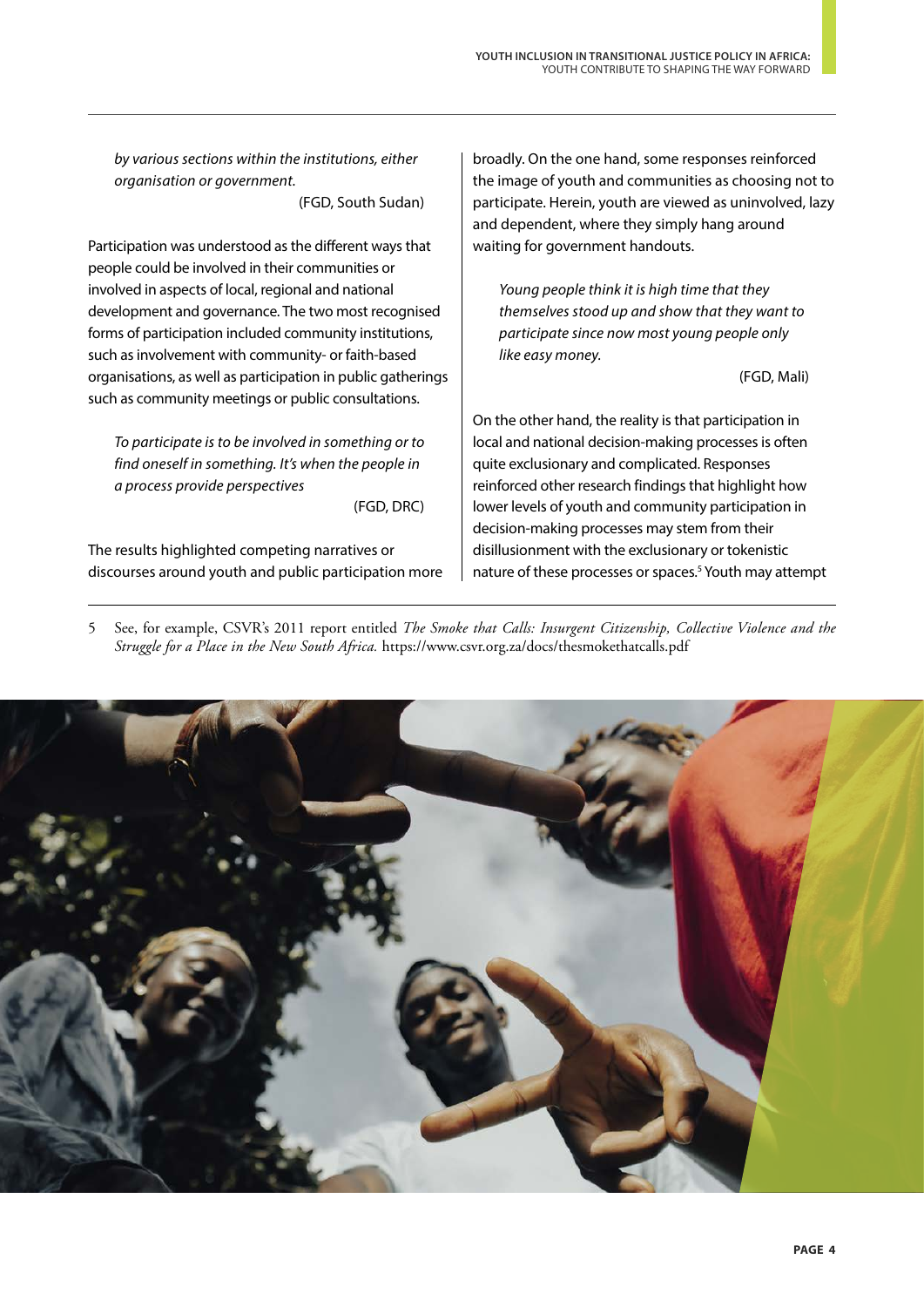to participate in formal local and national policy- or decision-making processes, only to find that their inputs are not engaged with by public officials or policymakers in a meaningful way – that is, young people's lived experiences and contributions are often not reflected in final policies or developmental agendas.

*They call young people to validation workshops where often the ideas of young people are rejected or they accept it in the room but when the text comes out, no observations of the young people are considered. How do you want young people to relate to it?*

(FGD, Mali)

Youth responses highlighted several challenges to youth participation and meaningful inclusion in decision-making spaces. Firstly, public participation in decision-making can often represent a mere tick on a checklist. It can be difficult to legislate or provide clear guidelines on the extent to which various stakeholders should be provided with opportunities to provide inputs or the extent to which policy-makers need to prove that they have consulted with and included the inputs of various stakeholders.

### Youth responses highlighted several challenges to youth participation and meaningful inclusion in decisionmaking spaces

A second challenge is that policy influencing spaces do not occur in a social or political vacuum. The extent to which young people can participate in such spaces is curtailed by people who may feel their power threatened by these demands. Elderly members of liberation movements, academics and other elite actors are seen as sometimes protecting policy spaces from 'disruptive' demands that may reshape how problems are defined and what solutions are viewed as feasible. They also stand accused of protecting their patronage networks.

*The obstacles and barriers are the elders who refuse to include the young people in the process.* (FGD, Mali)

*Our elders are characterised by self-centredness. Through political parties, they give jobs to their* 

*friends or family members. This is how leadership is shared among friends. What can you do against a bunch of cronies? Also, all political parties have a youth section. When it comes to studying major projects, young people are not involved in the decision-making process. Young people are manipulated because they are poor. You can ask them to kill their brothers, they'll do it for a bit of money because they have nothing.* (FGD, Burundi)

Difficulties with participating or being included in such spaces are also influenced by other aspects of young people's identities or realities – that is, ethnicity, gender, sexual orientation, language, educational status, socio-economic status and so forth. For example, a participant from South Sudan highlighted how young people's socio-economic status can influence their participation in policy- or decision-influencing processes. Youth living in poverty may reasonably prioritise meeting their basic needs over participation, especially when such participation is perceived as futile or meaningless.

*One of the hindrances is the economic crisis that we are facing. Youth are now much [more] focused on how to sustain their lives instead of focusing on political issues; so they leave aside participation in policy-making.*

(FGD, South Sudan)

Participants highlighted how young women may experience additional barriers to participation. This included how gender roles and expectations may make it more difficult for young women to find themselves in such spaces or to have their voices heard or taken seriously. One such example included youth mentioning how many important meetings often took place in the evening. Social or gender norms dictated that it was not safe for women to be 'outside' when it is was dark or late at night. Subsequently, parents, partners or husbands did not support young women's participation in such events.

*Some of us are members of political parties. We sometimes participate in meetings and other activities. But when some important decisions are*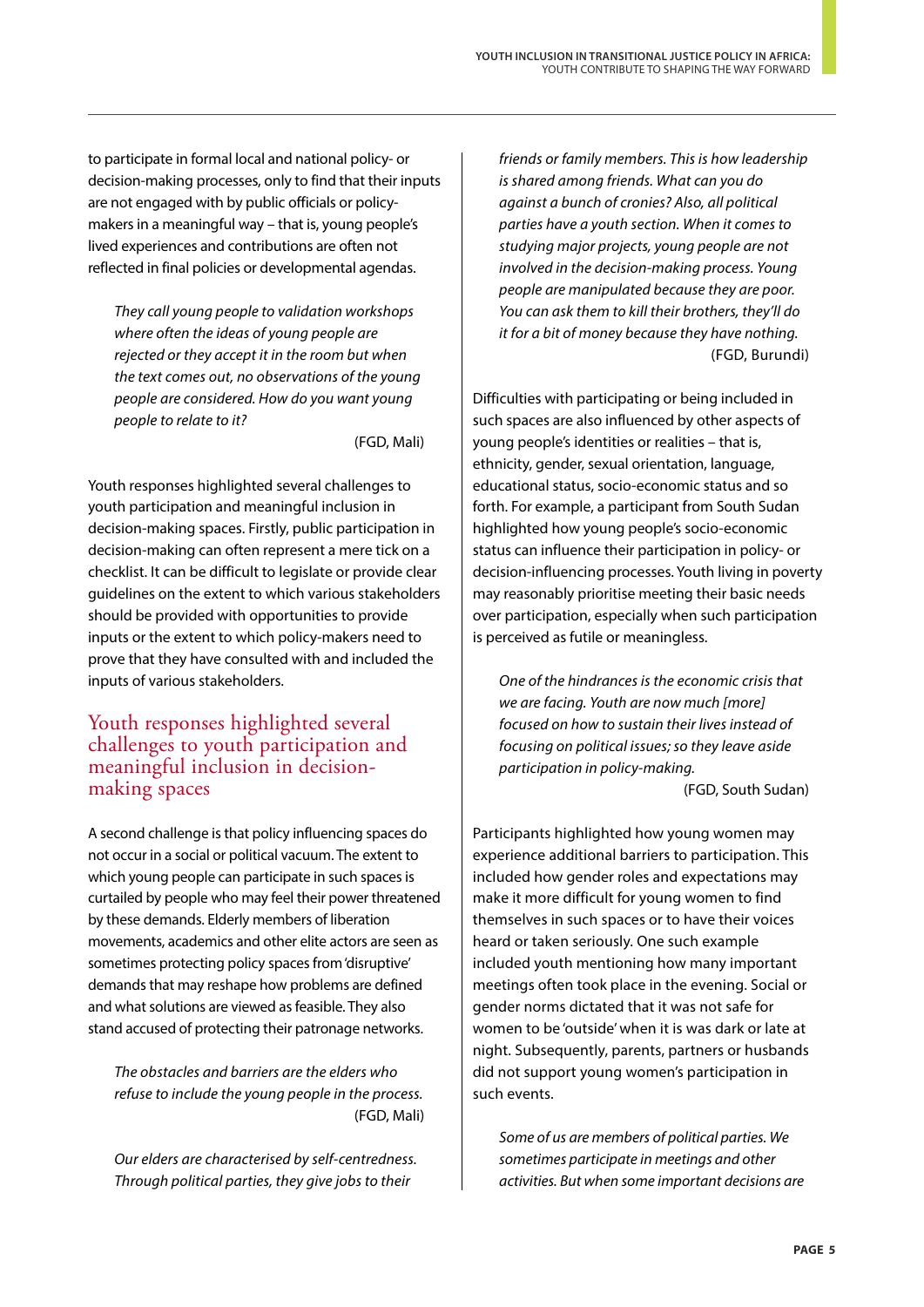*to be made, meetings are held at night in hotels or other places when and where it is difficult for us to participate as young women who are living with our parents or husbands. This reality excludes us from some policy- and decision-making processes.* (FGD, DRC)

### Participants highlighted how young women may experience additional barriers to participation

Coupled with this, another barrier to young women's inclusion was that of experiences of sexual harassment at or during policy- or other decision-making events. Whilst different spaces or contexts may recognise and take strong actions against such harassment, this form of gender-based violence continues to be normalised.

*For us women, it is very difficult to participate often when it is done outside or far from the place of residence, so the incomprehension of the spouses or the families is a brake.*

(FGD, Mali)

*During missions or workshops, we are often harassed by men.*

(FGD, Mali)

The intersection of age and gender as obstacles to inclusion are important both in terms of exclusion from policy processes and in terms of factors that shape how conflict and transitional justice impact on these groups.

# **Views on TJ and Opportunities for Participation in TJ Policy-making**

During the FGDs and interviews, participants were provided with an opportunity to discuss various aspects related to TJ. This included how they understood TJ, their views of TJ processes that may have happened in their countries, their awareness of the AUTJP, as well as their perceptions of youth participation in TJ processes and policy-making.

Generally, youth were not familiar with the concept of transitional justice (TJ), though a minority appeared to speak or recognise TJ language. TJ processes that were most familiar to youth included that of truth

commissions, though references to judicial and nonjudicial processes were noted. These included criminal prosecutions and memorialisation. Whilst some youth felt that TJ was gaining recognition in their countries, others felt that it was important for their governments, the AU and civil society to popularise and publicise TJ and the AUTJP.

*This concept is still new and I think it should be made known to young people.* (Key informant interview, DRC)

Youth were also generally unaware of the AUTJP and its call for African youth to be included in all aspects or phases of TJ policy-making and processes. Youth agreed unanimously with this call, though felt that realising the promises therein were heavily dependent on political will and policy implementation. Many youth appeared to hold low levels of civic trust or faith in their government's intentions or desire to meaningfully include youth and fully implement TJ policies. A lack of meaningful inclusion and accountability for policy implementation contributed to many youth viewing policies as carefully written documents, full of good intentions, which are often not realised. Youth hoped that the AUTJP would not fall into this category.

*The recommendation is good, but it should not be just a slogan. May there be a good policy that can turn the recommendation into a reality.* (KII, DRC)

*Push the Government for its application. Pressure is needed on AU member states to implement this policy.*

(KII, DRC)

Discussions also highlighted several benefits from greater youth inclusion in TJ as well as some of the challenges. One of the first benefits that youth highlighted related to the youth bulge. Youth constituted the highest proportion of people living in the respective countries and had often been the most directly affected by conflict, and thus stood to benefit the most from TJ processes.

Youth noted that although all generations had been affected by the histories of conflict in their countries, there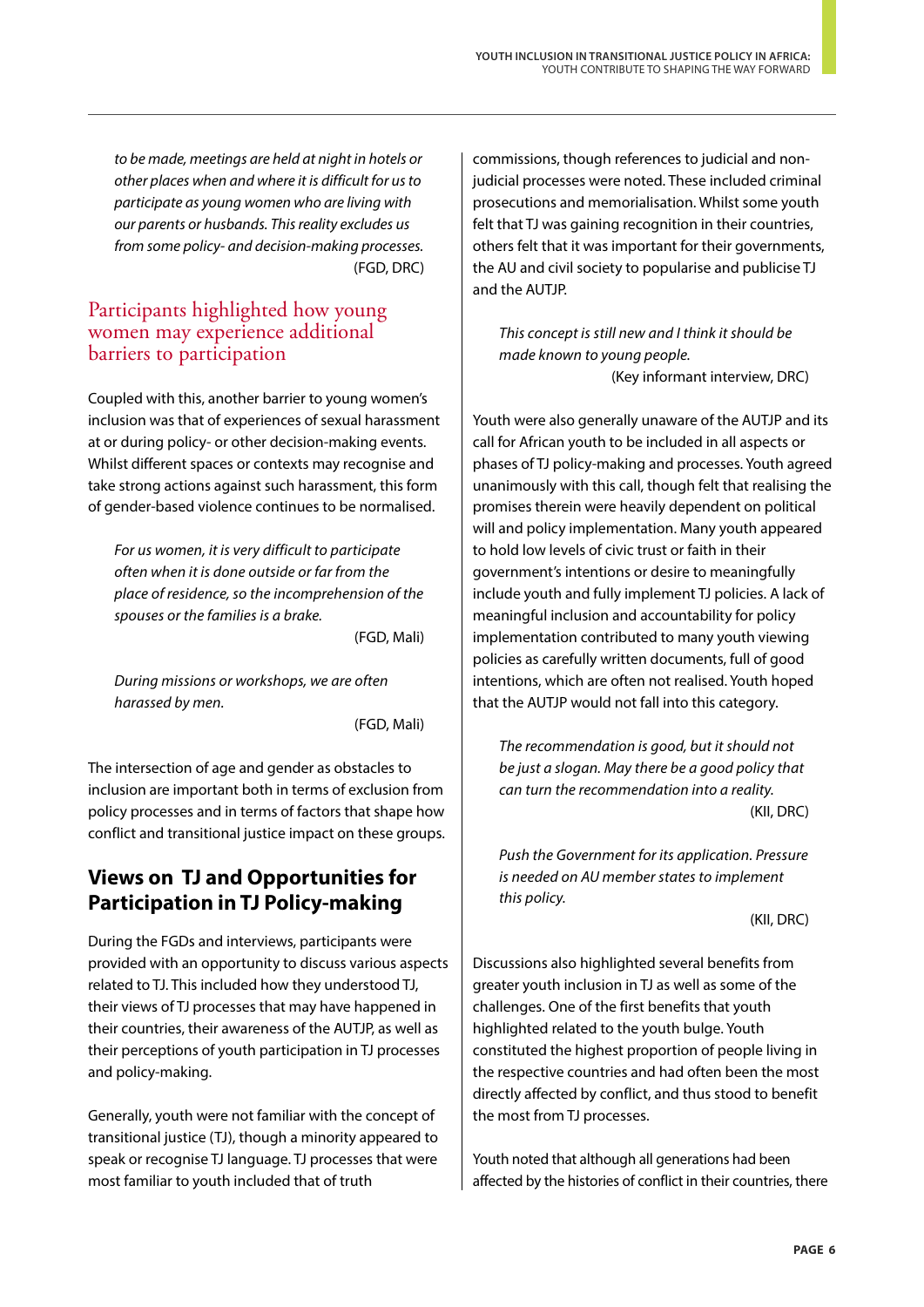were also differences across generations. For example, youth in South Sudan felt that previous generations were at least able to receive or complete their basic education whereas the recent conflict in the country has denied many of the youth this opportunity. This and other consequences of conflict compounded or had longstanding, downstream effects on young people's lives, including greater difficulties in finding employment opportunities.

*In the first war, the adults were already educated but young ones are denied the chance to go to school; so the youth were left behind.* (FGD, South Sudan)

The youth felt that given their prevalence in their countries and their unique experiences, they could make invaluable contributions to TJ processes. Youth also held that their generation had great levels of energy and civic participation, with many young people being well positioned to champion TJ in their communities. Despite this, youth lamented how their lived experiences continued to be excluded and ignored. Youth questioned how meaningful justice and lasting peace could be obtained if those who were most affected, most likely to contribute to, participate in and benefit from policies designed for youth, were not involved in the design process.

*If everyone says we are the future of the country, then why do we stand aside from the TJ processes?* (FGD, Mali)

As noted in the youth inclusion in national policymaking themes, this exclusion is likely due to multiple factors. The first of these includes narratives around youth or youthfulness, which are embedded in social and cultural norms. In many countries, patriarchy positions elderly men as leaders or custodians of their families and communities. Educational status, socioeconomic status, religion and other factors further position elderly men to speak on behalf of others and to be listened to with respect.

*You see there is a bad culture in South Sudan, people are working according to age, even though you have ideas, the abilities but as long as you are not from 45 years you will not be involved because the politicians think that the youth are not* 

*experienced, even in my community only elders talk but the youth are there only listening so this is what is in the government.*

(FGD, South Sudan)

Some youth felt that their generation was less likely to be meaningfully included and more likely to have their economic vulnerability exploited for political purposes. This includes calling on youth to participate in protests or conflict as a means of creating political instability. Thus, those in power may be more likely to view youth as political pawns rather than partners or policy-makers.

*In our country young people do not participate in policy-making. Rather, it is the old dads who participate, and when it comes to risky events these give way to the young.*

(FGD, DRC)

Youth responses highlighted the various ways that they had been affected by conflict as well as how TJ needed to be more responsive to their priorities or needs. As noted, this includes recognising how young people's right to a basic education had been undermined by conflict, which had in turn influenced their ability to further their education, employment prospects or ability to earn a decent, living wage or income.

*Mali must implement the employment policy by supporting youth initiatives.*

(FGD, Mali)

Youth priorities or needs included the reintegration of child soldiers or children who lost their parents or caregivers during conflict, youth displaced by conflict, as well as the need to provide accessible mental health and psychosocial support (MHPSS) services to youth who had likely experienced multiple, complex traumas during periods of conflict and transition. Justice, reconciliation and reparations were also noted as important parts of healing.

*Justice, because many youth have been affected so still there is anger in them. Another thing is reconciliation where victims and perpetrators come together with youth, education of the youth, employment, removal of guns from youth especially inter-communal fighting.* (FGD, South Sudan)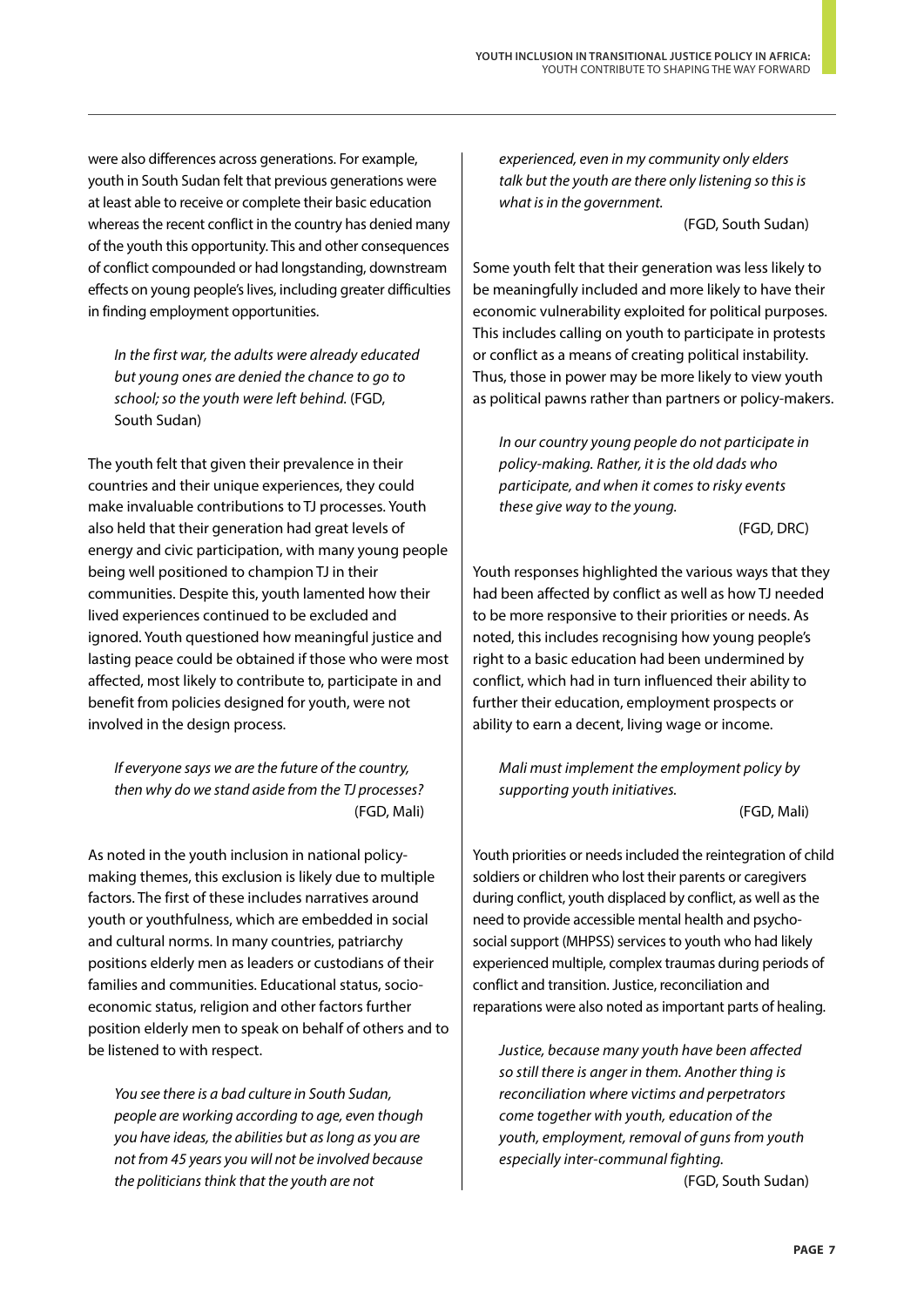*First, we need to bring out the politicised youth by bringing them out from armed conflict, youth need to be protected from political exploitation by selfish individuals, and they need vocational trainings.*

(FGD, South Sudan)

An additional priority was that of ensuring that states protect rather than continue to violate young people's basic rights. These rights include those enshrined in the Universal Declaration of Human Rights or the AU's African Charter on Human and People's Rights. These include the freedoms of assembly, association, expression, and movement as well as the right to a decent education, healthcare and work.

The right to organise and mobilise as youth is both a key pre-requisite for effective youth participation in TJ policy-making, but is also a key goal that a youthoriented TJ agenda would pursue.

*Young people need a system in place that will ensure that young people come together and make their voices heard. Young people need to see existing youth structures revitalised.* (FGD, DRC)

# **Conclusion**

This policy brief recognised that while TJ processes were becoming increasingly grounded or people-centred, there was a continued need to ensure that these processes were inclusive and reflected the lived experiences of those affected by conflict. The brief has highlighted that, in addition to being the most populace age group in Africa, youth were often also the most affected by conflict. Despite this, FGDs and interviews with youth from Burundi, the DRC, Mali and South Sudan, reiterated that youth continue to be excluded from policy- or decision-making spaces that shape national development and TJ processes.

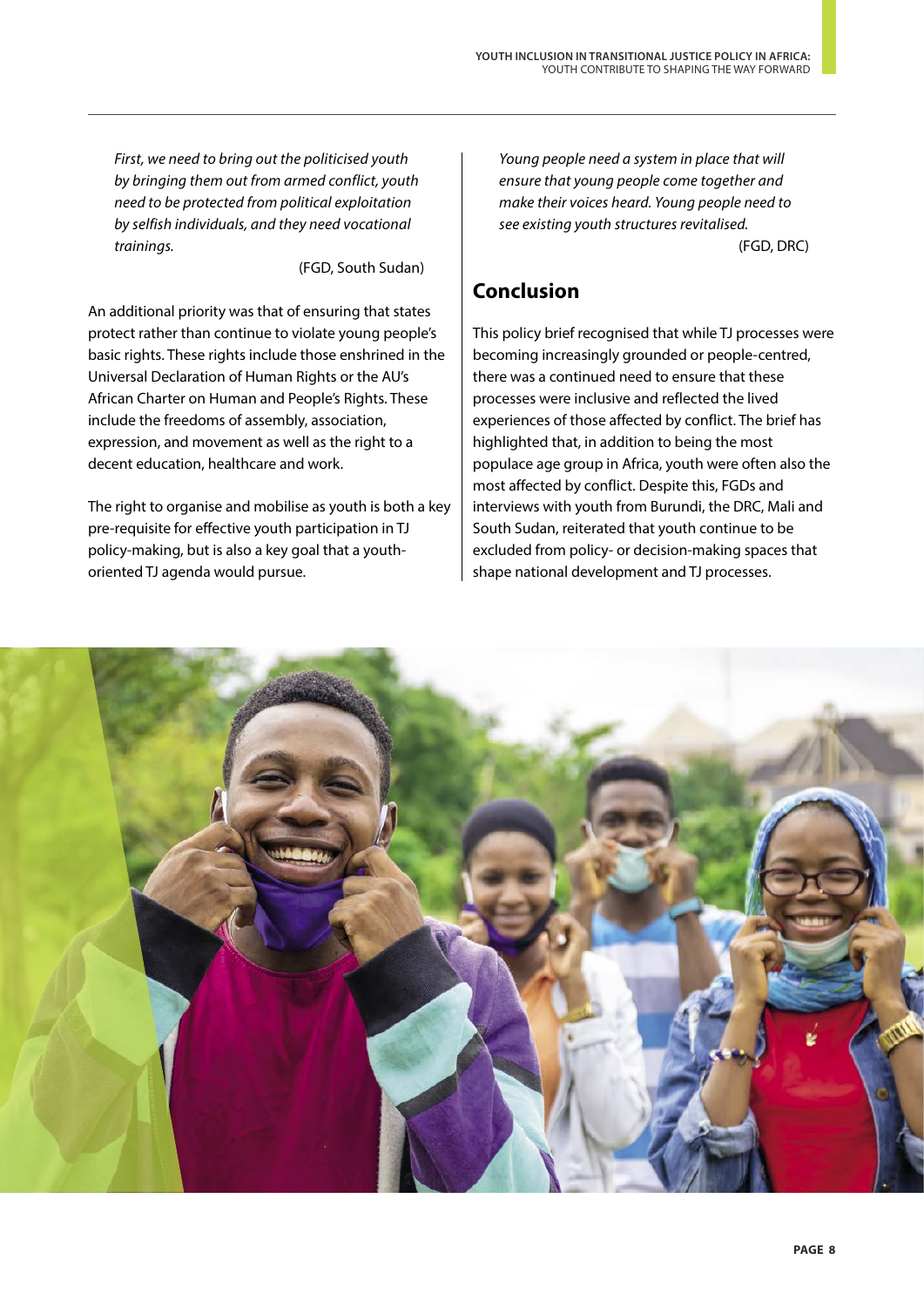Multiple barriers to youth inclusion were noted. The first of these included narratives surrounding youth. These narratives often framed young people as ignorant, hasty, lazy and dependent, and older, especially men, as wise, thoughtful and hardworking leaders. Gender represented an additional barrier to inclusion for young women, where gender norms expected women to be at home, silent and obediently responding to their families' needs. A lack of accountability for policy implementation was noted as a second major risk to youth inclusion and the achievement of justice. Despite some positive youth services, such as youth desks, youth councils or youth ambassadors, many youth displayed low levels of civic trust and expected that their inclusion and well-intended policies would not guarantee meaningful implementation and real change. It appeared that greater political will, accountability and youth empowerment are needed to foster more meaningful youth inclusion in national development as well as TJ policy processes.

# **Recommendations**

The youth proposed several recommendations aimed at fostering greater youth inclusion in national and continental TJ policy-making:

- 1. **Publicise and popularise TJ and the AUTJP**: Many youth were not familiar with the concept of TJ or the AUTJP. Governments and regional actors need to make greater efforts to raise awareness around these documents and processes. This awarenessraising could take place over platforms such as television, national to local radio stations, social media, community events (workshops, arts, sport and cultural events), as well as through school curricula. Such processes need to draw on youth expertise and local knowledge regarding new and creative platforms for reaching youth audiences.
- 2. **Establish structures from local to national levels to facilitate youth participation in TJ policy processes**: Public participation processes have become a common feature of national TJ policy development, but have failed to reach out to key constituencies or take their voices seriously. A more targeted and transparent approach is needed to ensure that a broad range of youth

voices and representatives are included in such official consultation processes. The AU has initiated platforms for youth leadership that can serve as a resource and a model for such representation.

- 3. **Ensure greater representation of youth in decision-making structures**: Youth noted that many decision-making spaces were dominated by elderly men and even when their input is heard it is too often just ignored. More scrutiny is needed to ensure that TJ policy decisions are taken by bodies that include youth representation or youth quotas.
- 4. **Skills development, transfers and mentorship:** Youth recommended creating opportunities such as internships, placements and mentorships that could develop young people's familiarity with some of the technical aspects related to TJ policy and implementation. Having youth as the designers and facilitators of transitional justice will be a critical step in making such processes more responsive. Transitional justice training that is offered by various institutions on the continent need to provide expanded opportunities for youth.
- 5. **Challenge discourses and norms that perpetuate youth exclusion**: The broader context of discourses and norms that perpetuate youth exclusion, and which are still perpetuated within policy-making bodies, need to be confronted. The AU, African states and African youth should work together to develop material that promote a more critical consciousness and challenge pathologising narratives that legitimise youth exclusion from decision-making in relation to transitional justice.
- 6. **Ensure accountability for policy implementation:** The youth noted that the most well-written and best-intentioned policies mean absolutely nothing if there is no political will to implement them. Youth engagement cannot be confined to onceoff consultations. Accountability to youth would need to be sustained through ongoing engagement with such processes through transparent implementation and more effective channels for critical engagement and advocacy.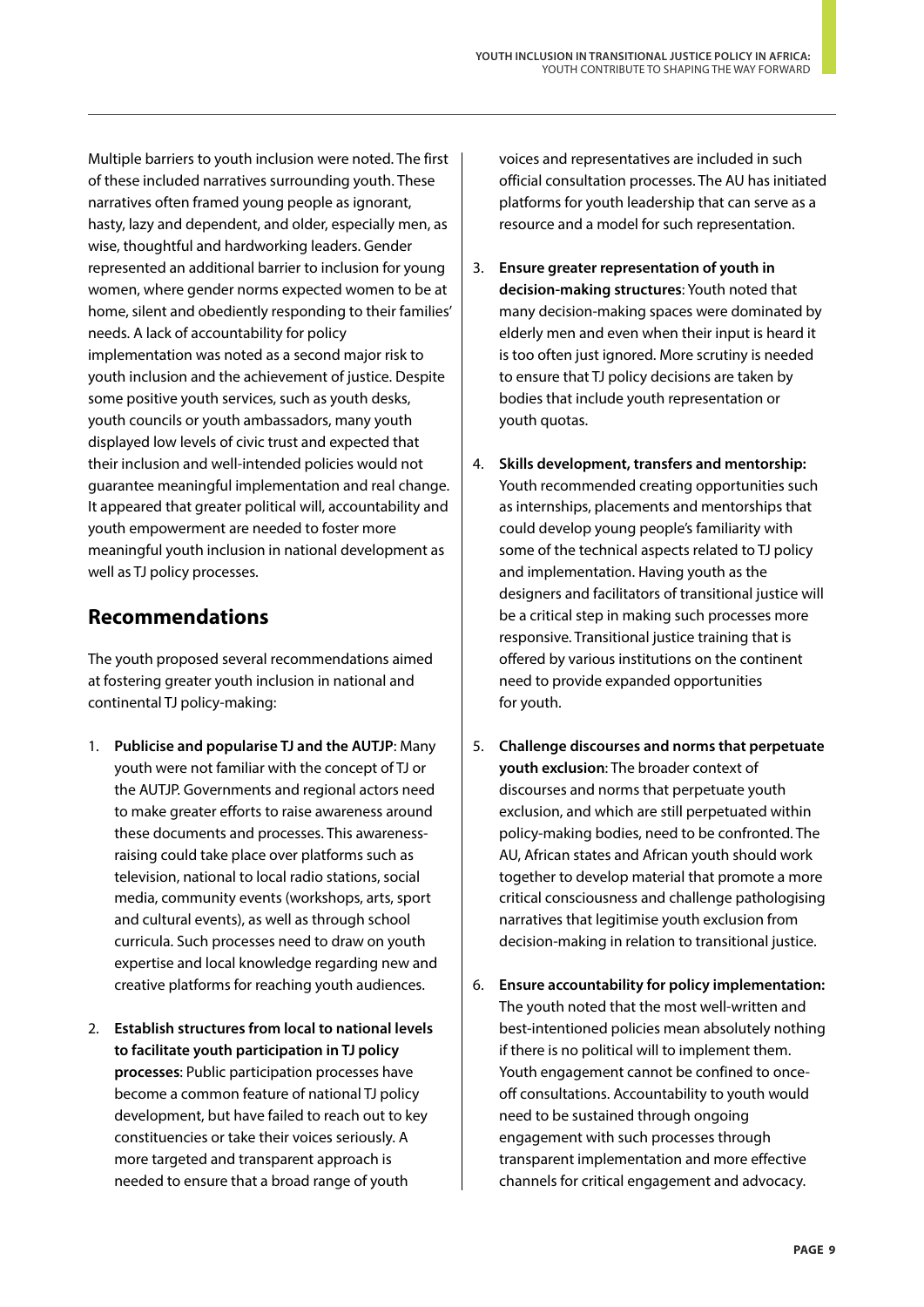The African Union would also need to expand its involvement, from helping shape youth consultation to also ensuring implementation in a way that ensures youth accountability.

7. **Recognise the multiplicity of needs and perspectives among youth.** Gender differences (and other forms of diversity) among youth lead to very different experiences of conflict and different needs relating to transitional justice. Consultation

processes thus need to ensure effective gender inclusion within this sector.

8. **Address gendered obstacles to participation in TJ policy processes:** Participants noted that the types of spaces, times allocated to policy processes and hostile attitudes can exclude young women. Policy processes need to address these factors more directly to ensure full and free participation of young women.

## **Acknowledgements**

This policy brief was a collaborative effort between CSVR and Impunity Watch. The primary authors were Steven Rebello and Hugo van der Merwe. Gentil Kasongo was a contributing author. Editorial and project support was provided by Nyaradzo Pariola and David Taylor. Data collection and national level data analysis was carried out by Gentil Kasongo (DRC), Christine Mbonyingingo (Burundi), Diakaria Traore, Mahamadou Bocar Sangho, Aminata Diarra (Mali),

Adv. Omara Joseph Logborong Wani, Pasi Moses Sokiri, Adv. Oyilang Joel Ohide (South Sudan), and Obale Isaac Jino, who also contributed through national level data analysis.

Impunity Watch (IW) would like to acknowledge that funding for this project was provided by the Ministry of Foreign Affairs of the Netherlands (MFA NL). The views expressed herein are those of IW and CSVR and not necessarily those of the MFA NL.